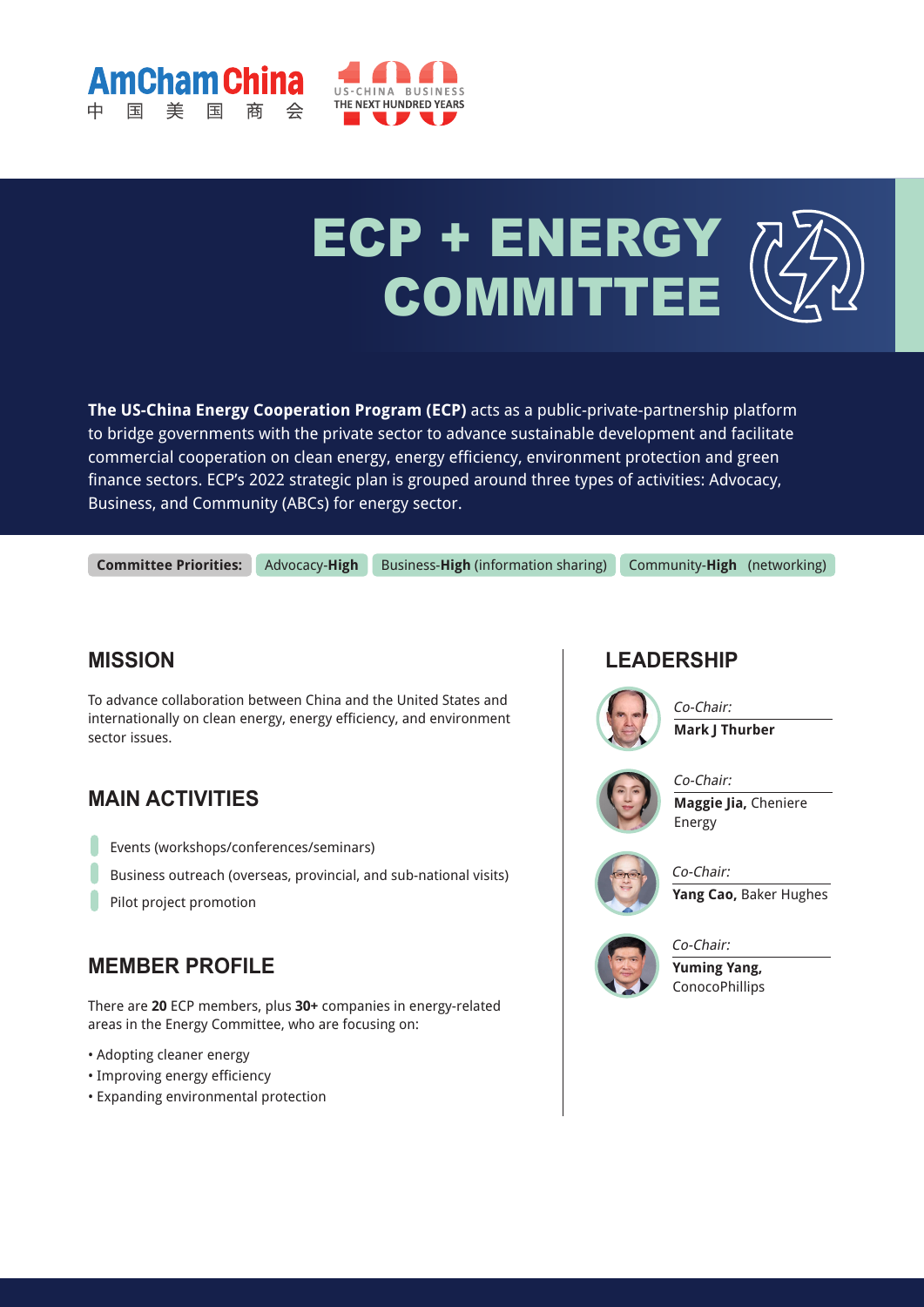

# **KEY ACHIEVEMENTS/DELIVERABLES IN 2021**

**Amchamchina** US-CHINA BUSINESS

| Feb        | Low carbon biofuel standard<br>workshop                                                                                 | Beijing/<br>online            |
|------------|-------------------------------------------------------------------------------------------------------------------------|-------------------------------|
| Mar        | <b>EMI Series, Energy storage</b><br>standard workshop                                                                  | Beijing/<br>online            |
| Mar        | The 14th Five-Year Plan Insight<br>Roundtable Series (carbon<br>neutrality)                                             | Beijing/<br>online            |
| Mar        | <b>iECP Series, IEA Global Energy</b><br><b>Related Report and outlook</b><br>IEA-Global Oil Market Report<br>Launch    | Beijing/<br>Paris/online      |
| Apr        | The 6th CCUS International<br>Committee                                                                                 | Beijing                       |
| Apr        | <b>ESIE 2021</b>                                                                                                        | Beijing                       |
| Apr        | China LNG 2021 (The 3rd China<br><b>LNG Development Committee)</b>                                                      | Langfang/<br>online           |
| May        | ETD, Energy lecture Series<br><b>US Electric Grids and the Texas</b><br>Freeze                                          | Online                        |
| <b>May</b> | Urban Infrastructure &<br><b>Engineering Equipment Summit</b>                                                           | Changsha                      |
| <b>May</b> | China (Lanzhou) High-risk<br>industries production safety<br>risk perception technology<br><b>International Seminar</b> | Lanzhou                       |
| <b>May</b> | SOEs Exchange Roundtable and<br>Visit                                                                                   | Beijing                       |
| Jun        | <b>iECP Series, IEA Global Energy</b><br><b>Related Report and outlook</b>                                              | Beijing/<br>Paris/online      |
|            | The Launch of Net Zero by 2050:<br>A Roadmap for the Global Energy<br>Sector                                            |                               |
| Jun        | <b>International Hydrogen Industry</b><br>Workshop                                                                      | <b>Beijing</b>                |
| Jul        | Jiangsu Outreach                                                                                                        | Nanjing/Wuxi/<br>Zhangjiagang |

| Jul        | <b>iECP Series, IEA Global Energy</b><br><b>Related Report and outlook</b>                                                                                                                                                                     | Beijing/<br>Paris/online |
|------------|------------------------------------------------------------------------------------------------------------------------------------------------------------------------------------------------------------------------------------------------|--------------------------|
|            | IEA Report Launch - Gas 2021:<br>Analysis and Forecast to 2024                                                                                                                                                                                 |                          |
| Sep        | Shanxi Low Carbon Energy<br><b>Committee (Energy Transition &amp;</b><br>Hydrogen)                                                                                                                                                             | Taiyuan                  |
| Sep        | Xiamen Investment Committee                                                                                                                                                                                                                    | Xiamen                   |
| Sep        | ETD, Energy TECH Briefing Series I,<br><b>CCUS</b>                                                                                                                                                                                             | <b>Beijing</b>           |
| <b>Oct</b> | <b>Global Energy Roundtable</b><br>US-China Climate Change and<br><b>Clean Energy Cooperation</b>                                                                                                                                              | Beijing/<br>online       |
| <b>Oct</b> | China Carbon Neutrality Energy<br>and Equipment Conference and<br>Expo (with part of Nuclear Industry<br>annual networking and exchange<br>focus event)                                                                                        | Yantai                   |
| Oct        | The Chengdu 5th International<br><b>Urban Development Committee</b>                                                                                                                                                                            | Chengdu/<br>online       |
| <b>Nov</b> | The 4th China International Import<br>Expo (CIIE)                                                                                                                                                                                              | Shanghai                 |
| <b>Nov</b> | The 10th China International Oil<br>and Gas Trade Congress (CIOGTC)                                                                                                                                                                            | Shanghai/<br>online      |
| <b>Dec</b> | The 14th Five-Year Plan Insight<br><b>Roundtable Series</b><br><b>MIIT-Smart Equipment</b><br><b>Manufacturing Policy Briefing</b>                                                                                                             | Beijing                  |
| <b>Dec</b> | <b>Global Biomass Energy Summit</b><br>Sub-Committee 2: Sub-Committee<br>on Carbon Reduction in Transport<br>using Liquid Biofuels<br>Sub-Committee 7: Sub-Committee<br>on Green Finance and Biomass<br><b>Energy Investment and Financing</b> | Virtual                  |
| <b>Dec</b> | Safety Standard Development of<br><b>Electrochemical Energy Storage</b><br><b>Training Workshop</b>                                                                                                                                            | Beijing/<br>online       |